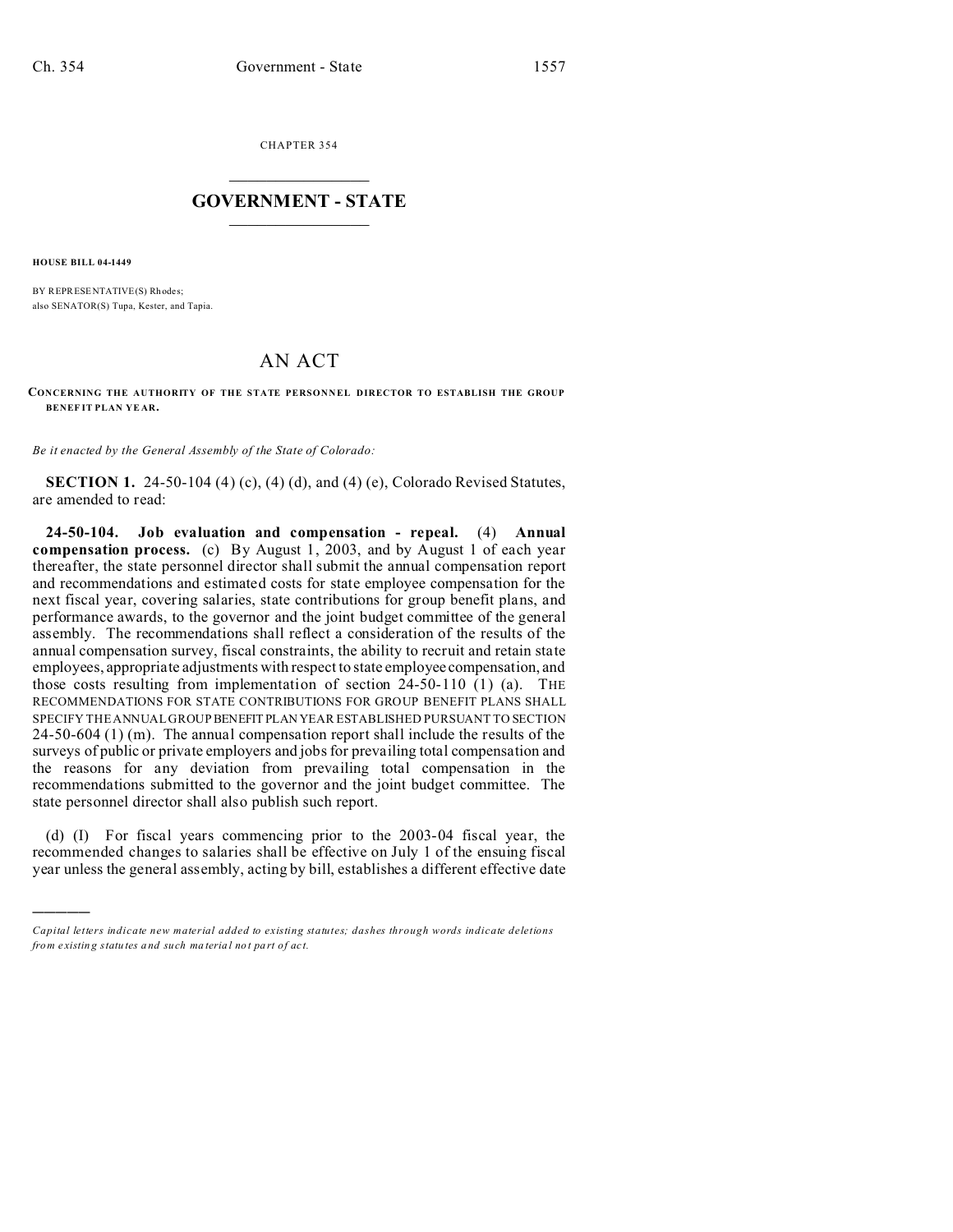1558 Government - State Ch. 354

for that fiscal year or the governor orders otherwise pursuant to section 24-50-109.5 and such order is adopted by the general assembly through a joint resolution declaring a fiscal emergency and approved by the governor in accordance with section 39 of article V of the Colorado constitution.

(II) FOR THE 2003-04 AND 2004-05 BUDGET YEARS, to the extent such changes are funded, the recommended changes in state contributions for group benefit plans and any adjustments to the recommended changes made by the general assembly in the annual general appropriations APPROPRIATION act for the next fiscal year shall be effective January 1 of the next fiscal year. FOR THE 2005-06 FISCAL YEAR AND EACH FISCAL YEAR THEREAFTER, TO THE EXTENT SUCH CHANGES ARE FUNDED, THE RECOMMENDED CHANGES IN STATE CONTRIBUTIONS FOR GROUP BENEFIT PLANS AND ANY ADJUSTMENTS TO THE RECOMMENDED CHANGES MADE BY THE GENERAL ASSEMBLY IN THE ANNUAL GENERAL APPROPRIATION ACT FOR THE NEXT FISCAL YEAR SHALL BE EFFECTIVE ON THE FIRST DAY OF THE ANNUAL GROUP BENEFIT PLAN YEAR ESTABLISHED PURSUANT TO SECTION 24-50-604 (1) (m).

(III) For the 2003-04 fiscal year and every EACH fiscal year thereafter, to the extent such changes are funded, the recommended changes in state employee salaries and any adjustments to the recommended changes made by the general assembly in the annual general appropriations APPROPRIATION act for the fiscal year following the fiscal year for which the recommendations were made shall be effective on July 1 of the fiscal year following the fiscal year for which the recommendations were made, and the recommended changes in state employee performance awards and any adjustments to the recommended changes made by the general assembly in the annual general appropriations APPROPRIATION act for the next fiscal year shall be effective July 1 of the next fiscal year, unless:

(A) The general assembly, acting by bill, establishes a different effective date for that fiscal year; or

(B) The governor orders otherwise pursuant to section 24-50-109.5.

(e) The provisions of subparagraph  $(H)$  SUBPARAGRAPH (III) of paragraph (d) of this subsection (4) shall not apply to teachers employed by the Colorado school for the deaf and blind and compensated pursuant to section 22-80-106.5, C.R.S. Nothing in subparagraph (II) SUBPARAGRAPH (III) of paragraph (d) of this subsection (4) shall be construed to affect the salary increases that such teachers receive in the 2003-04 fiscal year and any fiscal year thereafter pursuant to the salary schedule, salary policy, or combination salary schedule and salary policy adopted pursuant to section 22-63-401, C.R.S., by the school district in which the Colorado school for the deaf and blind is located.

**SECTION 2.** 24-50-604 (1), Colorado Revised Statutes, is amended BY THE ADDITION OF A NEW PARAGRAPH to read:

**24-50-604. Powers and duties of the director.** (1) The director shall administer and manage the state employees group benefit plans and, subject to the provisions of this part 6, has the following powers and duties:

(m) THE AUTHORITY TO ESTABLISH THE ANNUAL GROUP BENEFIT PLAN YEAR FOR